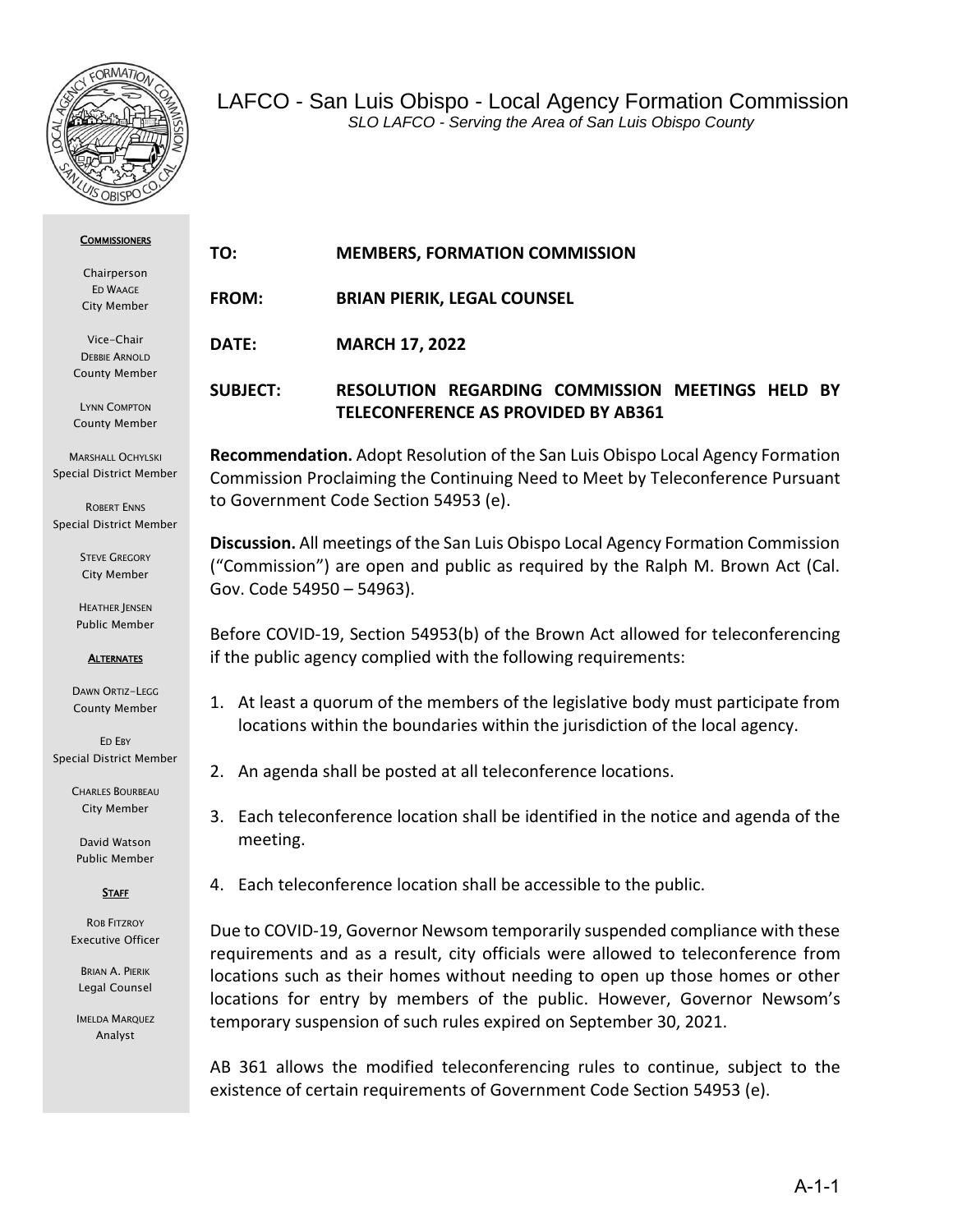Government Code section 54953(e)(1), which was adopted by AB 361, lists the circumstances under which a local agency may use such modified teleconferencing procedures, as follows:

(1) A local agency may use teleconferencing without complying with the requirements of paragraph (3) of subdivision (b) if the legislative body complies with the requirements of paragraph (2) of this subdivision in any of the following circumstances:

(A) The legislative body holds a meeting during a proclaimed state of emergency, and state or local officials have imposed or recommended measures to promote social distancing.

(B) The legislative body holds a meeting during a proclaimed state of emergency for the purpose of determining, by majority vote, whether as a result of the emergency, meeting in person would present imminent risks to the health or safety of attendees.

(C) The legislative body holds a meeting during a proclaimed state of emergency and has determined, by majority vote, pursuant to subparagraph (B), that, as a result of the emergency, meeting in person would present imminent risks to the health or safety of attendees.

March 4, 2020, Governor Newsom declared a State of Emergency as a result of the COVID-19 pandemic.

The State of Emergency remains in effect and COVID-19 continues to threaten the health and lives of the public and the Delta and Omicron variants are highly transmissible in indoor settings.

For these reasons, the recommended action is for the Commission to adopt the Resolution of the San Luis Obispo Local Agency Formation Commission Proclaiming The Continuing Need To Meet By Teleconference Pursuant To Government Code Section 54953 (e), Attachment A to this Staff Report.

The attached Resolution will authorize the Commission to hold teleconference meetings within the requirements of AB 361 but does not prohibit the Commission from holding in person meetings in the future.

If the state of emergency ends or if the Commission decides to rescind the Resolution, then meetings of the Commission must comply with the pre-COVID teleconferencing rules of 54953(b) described earlier in this Staff Report.

**Attachment A:** Resolution of the San Luis Obispo Local Agency Formation Commission Proclaiming The Continuing Need To Meet By Teleconference Pursuant To Government Code Section 54953 (e)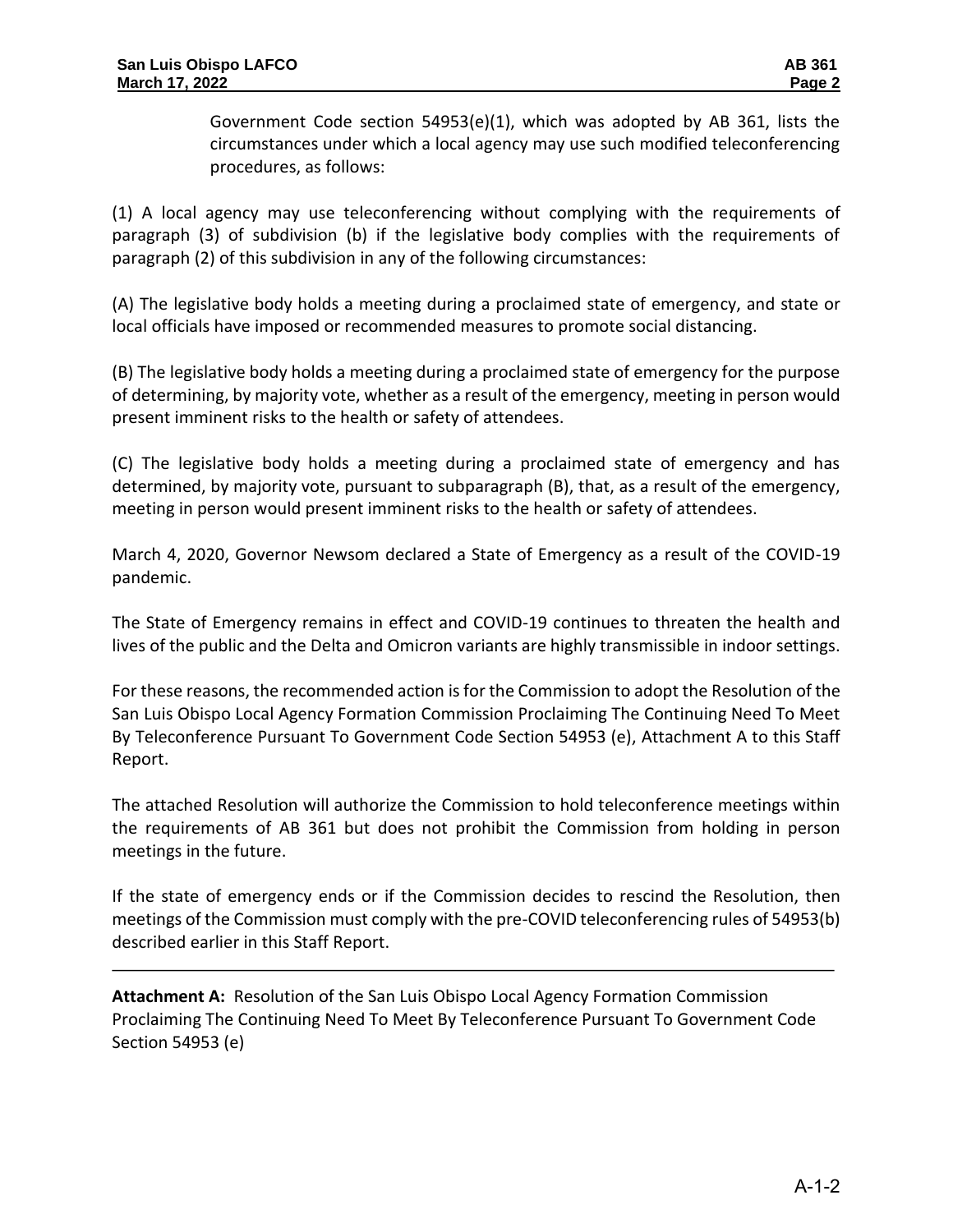# **Attachment A**

Resolution of the San Luis Obispo Local Agency Formation Commission Proclaiming The Continuing Need To Meet By Teleconference Pursuant To Government Code Section 54953 (e)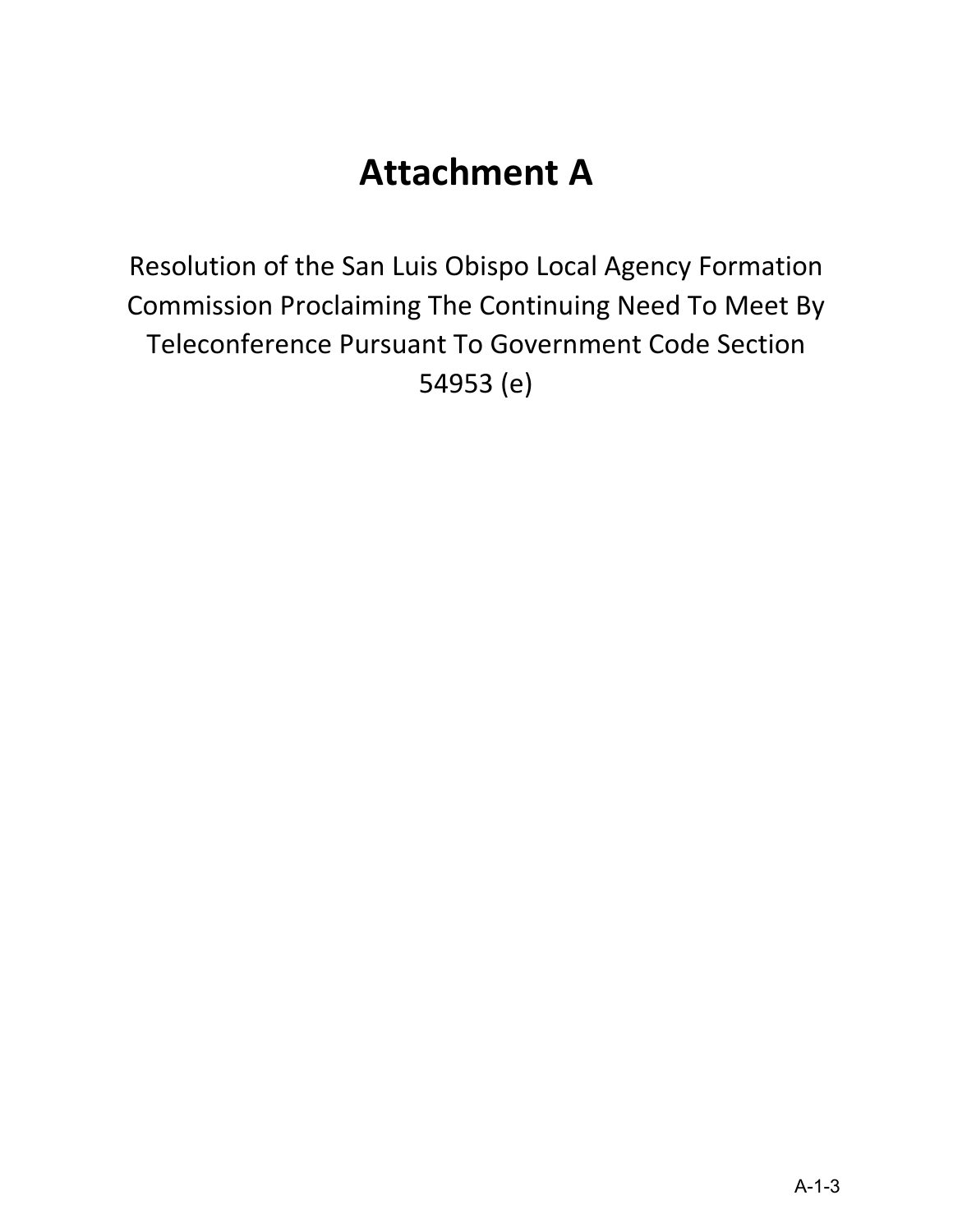# **IN THE LOCAL AGENCY FORMATION COMMISSION**

# **COUNTY OF SAN LUIS OBISPO, STATE OF CALIFORNIA**

Thursday, March 17, 2022

**PRESENT**:

**ABSENT:**

#### **RESOLUTION NO. 2022-XX**

#### **RESOLUTION OF THE SAN LUIS OBISPO LOCAL AGENCY FORMATION COMMISSION PROCLAIMING THE CONTINUING NEED TO MEET BY TELECONFERENCE PURSUANT TO GOVERNMENT CODE SECTION 54953 (e)**

**WHEREAS**, all meetings of the San Luis Obispo Local Agency Formation Commission are open and public as required by the Ralph M. Brown Act (Cal. Gov. Code 54950 – 54963); and

**WHEREAS,** the Brown Act, Government Code Section 54953(e), makes provisions for remote teleconferencing participation in meetings by members of a legislative body, without compliance with the requirements of Government Code Section 54953(b)(3), subject to the existence of certain conditions; and

**WHEREAS**, on March 4, 2020, Governor Newsom declared a State of Emergency as a result of the COVID-19 pandemic; and

**WHEREAS**, such State of Emergency remains in effect; and

**WHEREAS,** COVID-19 continues to threaten the health and lives of the public; and

**WHEREAS**, the Delta and Omicron variants are highly transmissible in indoor settings; and

**WHEREAS,** breakthrough cases are becoming more common

**WHEREAS,** on January 20,2022, the Commission adopted a Resolution Proclaiming The Continuing Need To Meet By Teleconference Pursuant To Government Code Section 54953

**NOW, THEREFORE, BE IT RESOLVED AND ORDERED** by the Local Agency Formation Commission of the County of San Luis Obispo, State of California ("Commission"), as follows:

1. Recitals. The Recitals set forth hereinabove are true and correct and are hereby incorporated by this reference.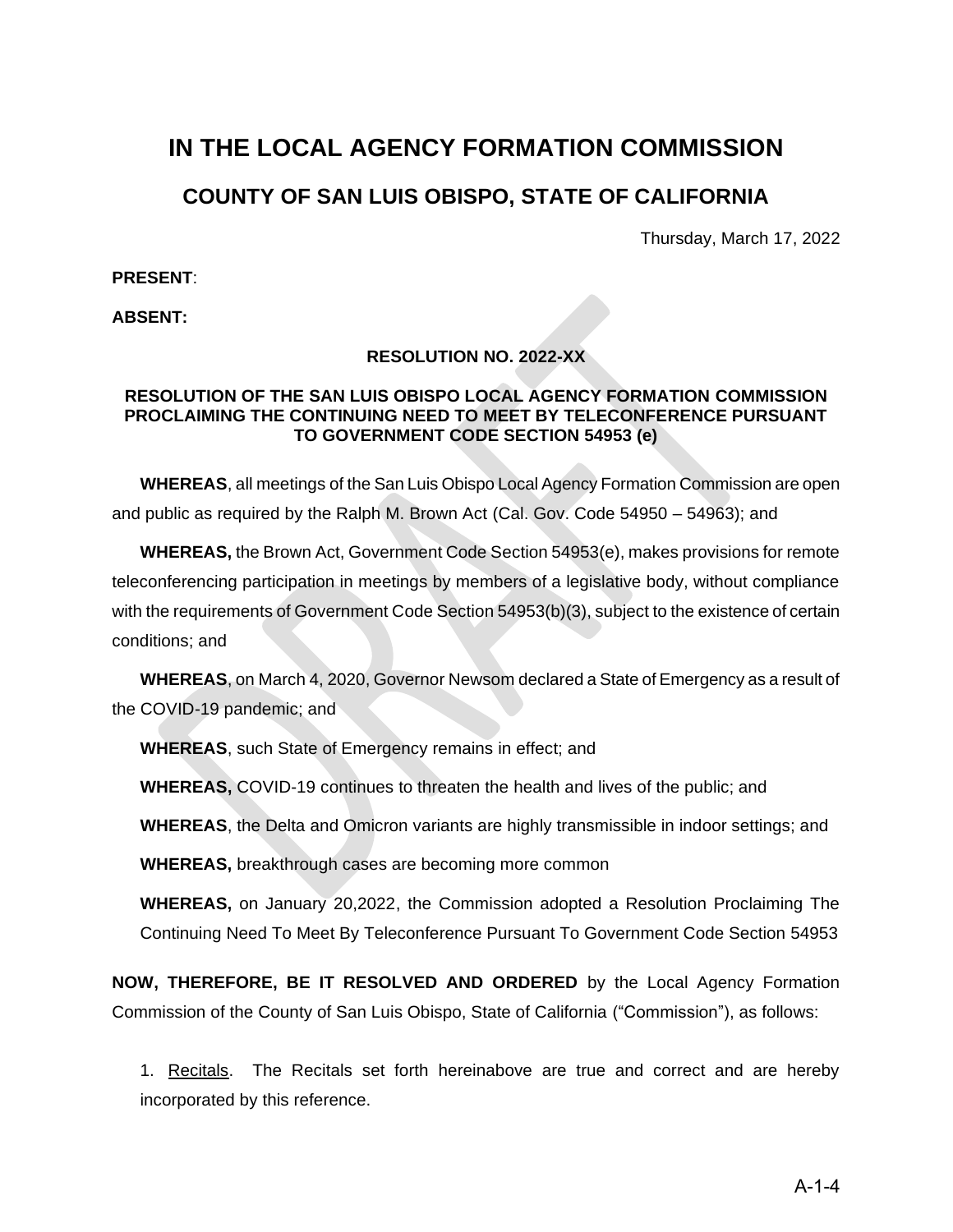#### Resolution No. 2022-XX Page 2 of 3

2. Imminent Risk to Health and Safety. Due to COVID-19, holding meetings of the Commission in person will present imminent risk to the health and safety to attendees.

3. Findings. The Commission has reconsidered the circumstances of the state of emergency and finds that the state of emergency continues to directly impact the ability of the members to meet safely in person.

4. Compliance With Government Code Section 54953. The Commission will continue to meet by teleconference in accordance with Government Code section 54953(e).

5. Effective Date of Resolution. This Resolution shall take effect immediately upon its adoption and shall be effective until the earlier of (i) the day after the next meeting of the Commission or (ii) such time the Commission adopts a subsequent resolution rescinding this Resolution.

6. Future Resolutions. The Commission expressly reserves the right to adopt Resolutions more than 30 days after this date of adoption of this Resolution to authorize the Commission to continue to meet by teleconference in accordance with Government Code section 54953(e) provided that a State of Emergency exists as of the date of adoption of such Resolutions.

| Upon a motion of                            | seconded by Commissioner | and |
|---------------------------------------------|--------------------------|-----|
| on the following roll call vote:            |                          |     |
| AYES:                                       |                          |     |
| NAYS:                                       |                          |     |
| ABSTAINING:                                 |                          |     |
| The foregoing resolution is hereby adopted. |                          |     |

Ed Waage, Chair **Date** Local Agency Formation Commission

### **ATTEST**: